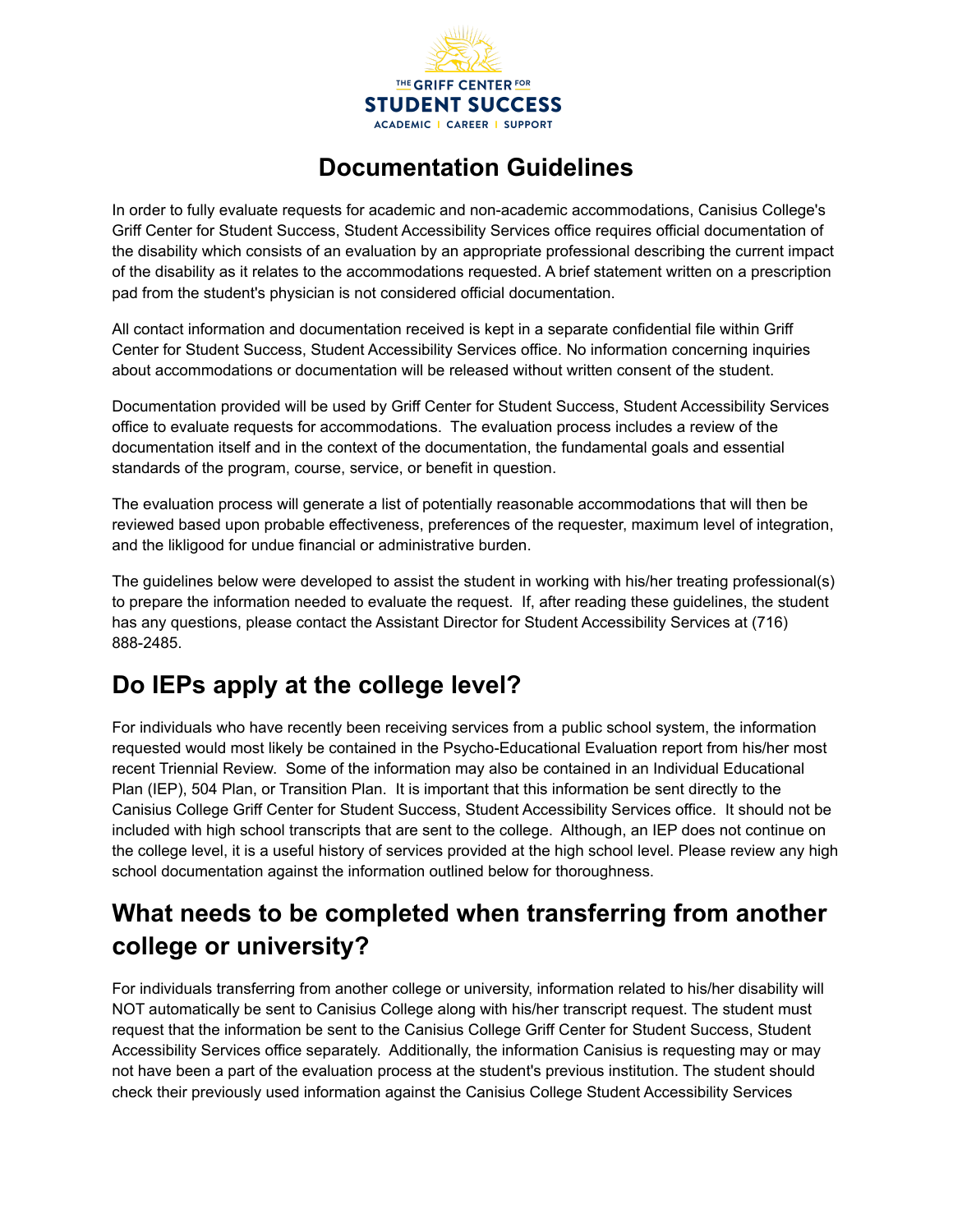documentation guidelines. As appropriate to the disability, the documentation should include the following six elements:

## **1. A diagnostic statement identifying the disability, date of the most current diagnostic evaluation, and the date of the original diagnosis.** Recommended diagnostic taxonomies are as follows:

The diagnostic system used by the Department of Education, the State Department of Rehabilitative Services or other State agencies and/or the current edition of either the Diagnostic and Statistical Manual of The American Psychiatric Association (DSM-IV) or the International Statistical Classification of Diseases and Related Health Problems of the World Health Organization (ICD).

**2. A description of the diagnostic tests, methods, and/or criteria used.** This description should include the specific results of the diagnostic procedures, diagnostic tests used, and when administered. When available, both summary and specific test scores should be reported as standard scores and the norming population identified. When standard scores are not available, the mean, standard deviation, and the standard error of measurement are requested as appropriate to the construction of the test.

**3. A description of the current functional impact of the disability which includes specific test results and the examiner's narrative interpretation.** The current functional impact on physical, perceptual, cognitive, and behavioral abilities should be described either explicitly or through the provision of specific results from the diagnostic procedure. Currency will be evaluated based on the typical progression of the disability, its interaction with development across the life span, the presence or absence of significant events (since the date of the evaluation) that would impact functioning, and the applicability of the information to the current context of the request for accommodations.

**4. Treatment, medications, and/or assistive devices/services currently prescribed or in use.** A description of treatments, medication, assistive devices, accommodations and/or assistive services in current use and their estimated effectiveness in lessening the impact of the disability. Significant side-effects that may impact physical, perceptual, behavioral, or cognitive performance should also be noted.

**5. A description of the expected progression or stability of the impact of the disability over time, particularly the next five years.** This description should provide an estimate of the changes in the functional limitations of the disability over time and/or recommendations concerning the predictable needs for reevaluation.

**6. The credentials of the diagnosing professionals if not clear from the letterhead or other forms.** Information describing the certification, licensure, and/or the professional training of individuals conducting the evaluation should be provided.

**In addition to the six elements above that are to be included in documentation,** recommendations for accommodations, adaptive devices, assistive services, compensatory strategies and/or collateral support services will also be considered.

Based on the context of the diagnostic evaluation, recommendations for specific accommodations, adaptive devices, and/or assistive services that may decrease the functional impact of the disability and provide fuller access should be described. As appropriate, recommendations for collateral medical, psychological, and/or educational support services or training that would be beneficial may also be included.